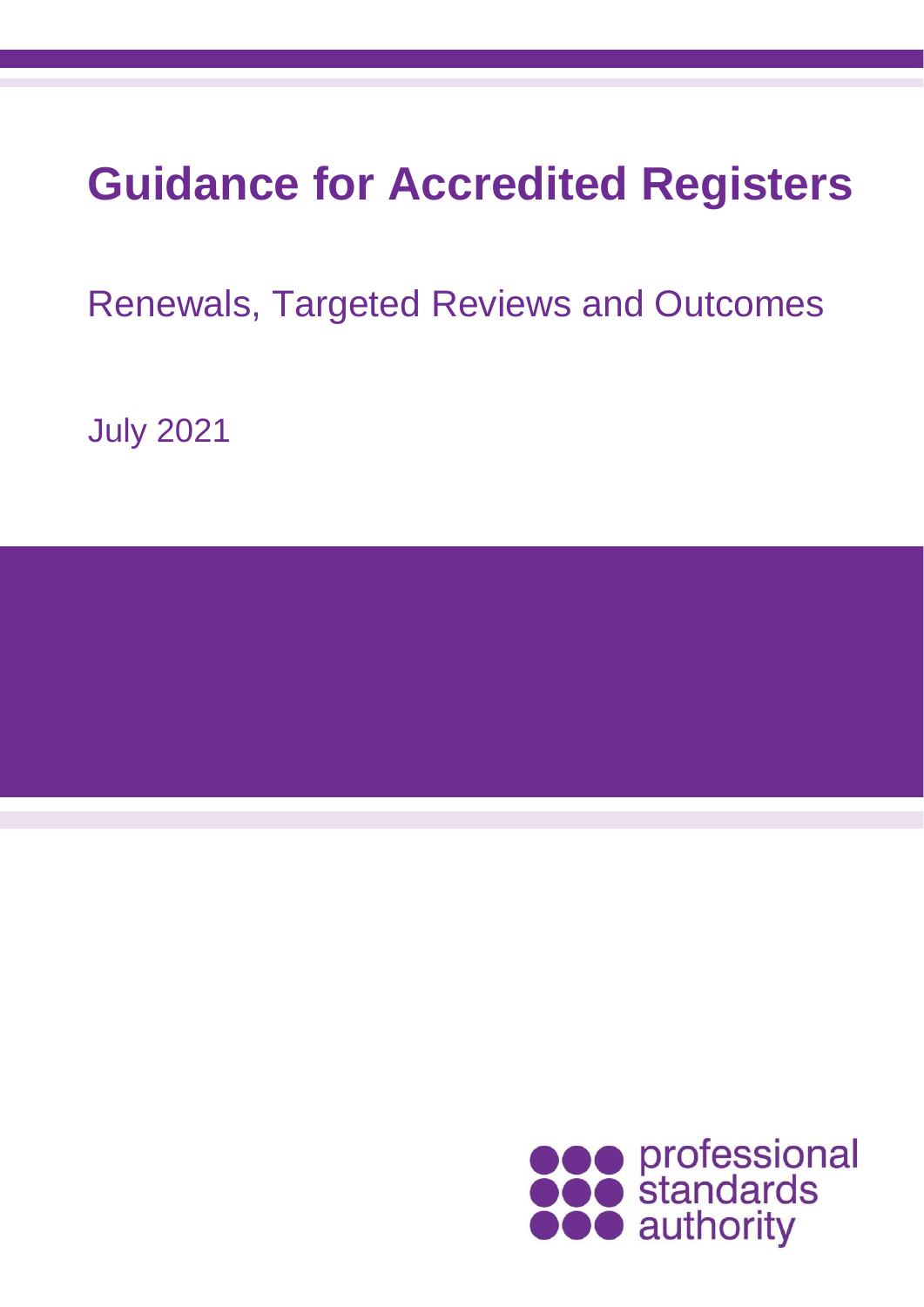# **Contents**

| 6. If you disagree with an accreditation decision 9 |  |
|-----------------------------------------------------|--|
|                                                     |  |
|                                                     |  |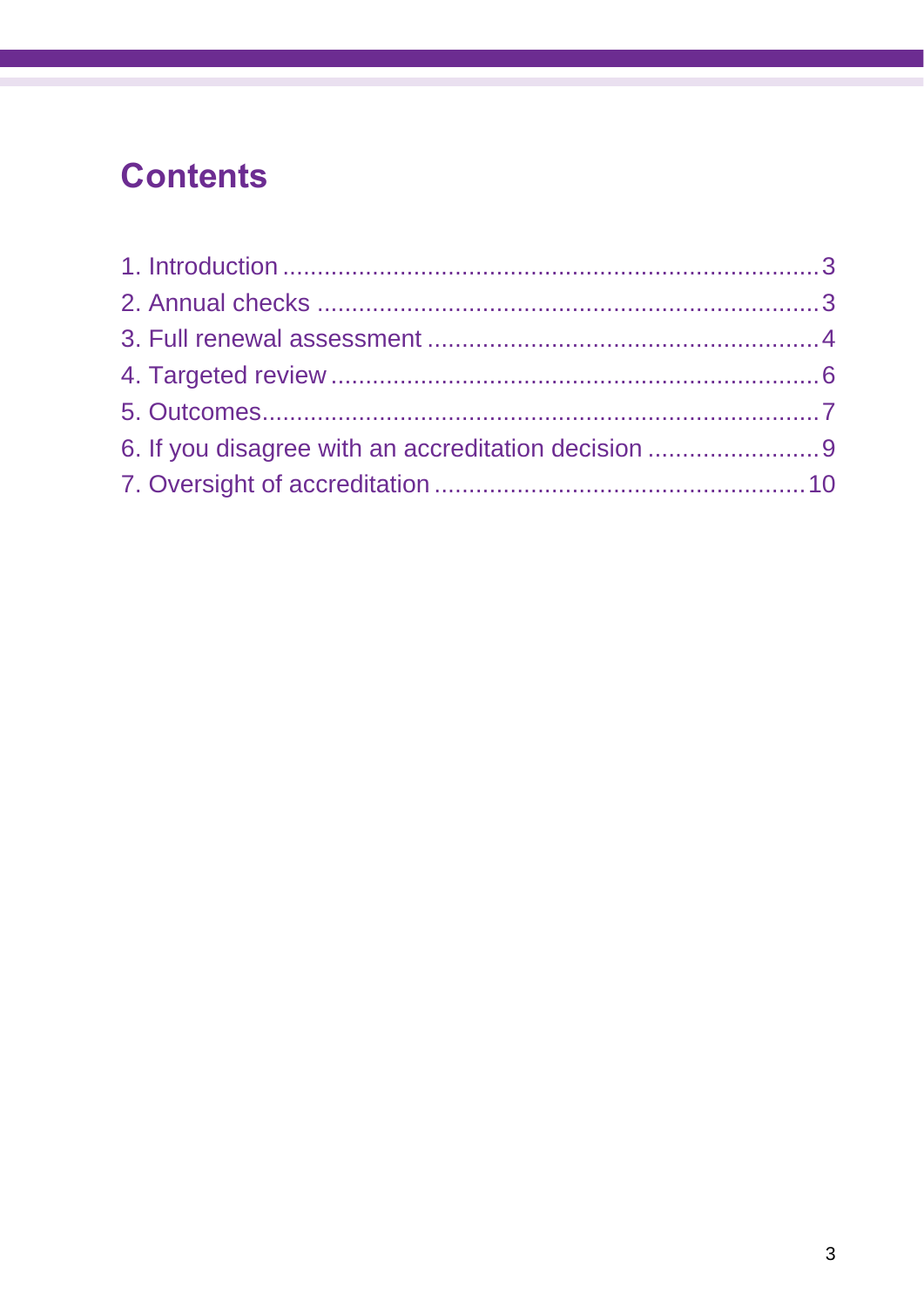## **1. Introduction**

#### **Who this guidance is for?**

1.1 This guidance is intended for all Registers which have been accredited by the Professional Standards Authority ('us'). It sets out the process to renew their accreditation, and the steps we will take if we have concerns about their performance.

#### **Why you need to read this guidance**

1.2 This document sets out the evidence you will be asked to provide, and how it will be used. It provides an overview of the key steps in accreditation processes, which were updated in July 2021.

#### **About Accredited Registers**

1.3 We accredit organisations that hold voluntary registers of roles within health and care that do not by law have to be registered with a statutory body. To be accredited by us, organisations must meet our [Standards for Accredited](https://www.professionalstandards.org.uk/what-we-do/accredited-registers/about-accredited-registers/our-standards)  [Registers.](https://www.professionalstandards.org.uk/what-we-do/accredited-registers/about-accredited-registers/our-standards) Accredited Registers ('Registers') and their registrants may display our Quality Mark. We undertake periodic checks that Registers continue to meet our Standards.

#### **Contacting the Accreditation team**

1.4 If you would like to discuss this guidance, the Accreditation team can be contacted by email: [accreditationteam@professionalstandards.org.uk](mailto:accreditationteam@professionalstandards.org.uk) or by calling 020 7389 8037 during office hours.

### **2. Annual checks**

- 2.1 We will monitor Registers each year to check whether there have been significant changes to key processes, or significant concerns raised that could affect whether the Standards continue to be met.
- 2.2 The annual check will involve:
	- Audit of register accuracy.
	- Review of information submitted about key changes to the Register (see our *Annual accreditation check form*).
	- Review of concerns received through 'Share Your Experience' or other sources.
- 2.3 The Accreditation Team will review the information and decide whether there are any changes of concerns that may affect the Standards. If not, we will write to the Register to confirm this. Recommendations can also be issued at this stage.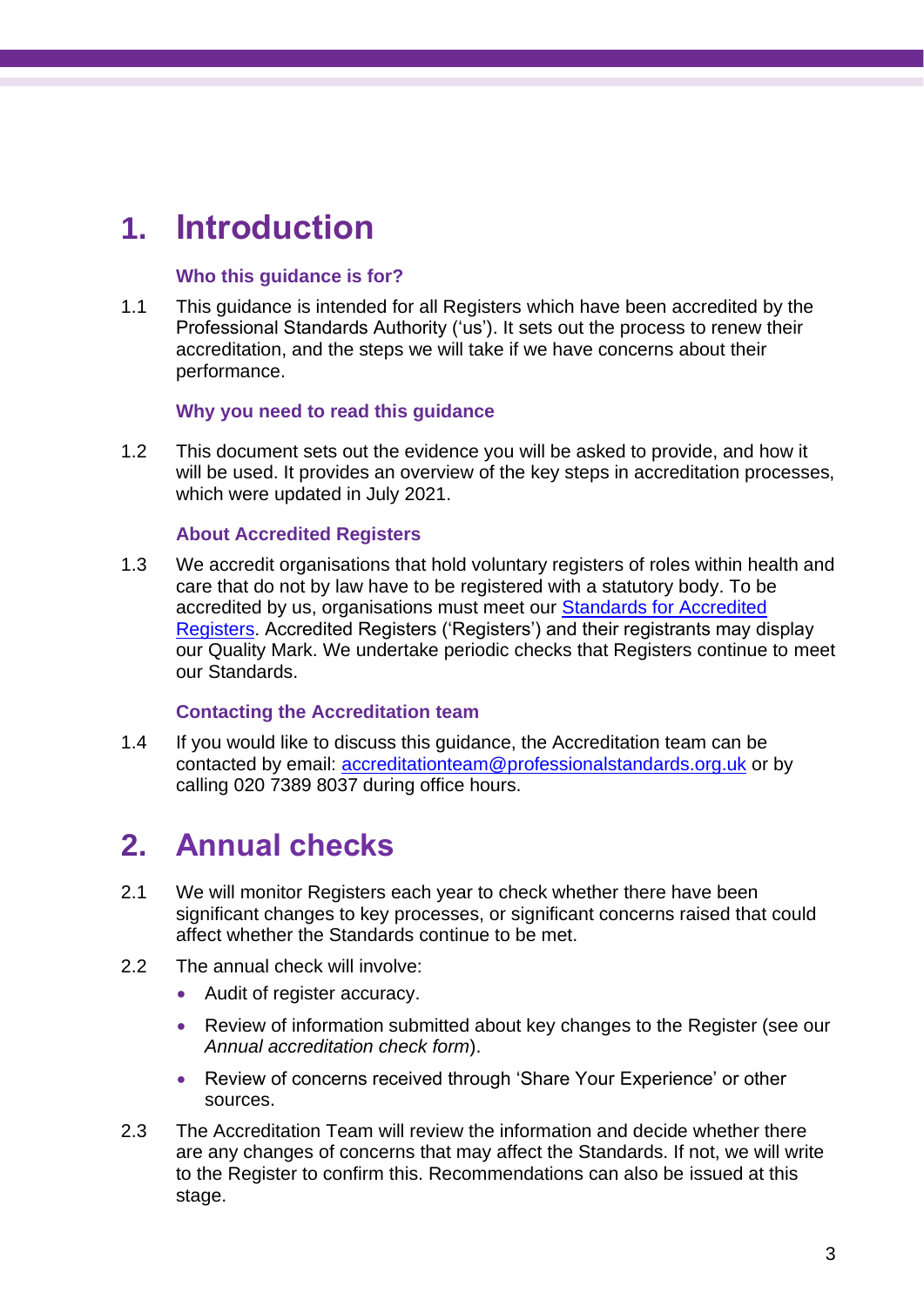2.4 If we think that a Standard might not be met, then with reference to the thresholds set out below under Section 4 we may carry out a targeted review.

### **3.** Full renewal assessment

- 3.1 Every three years, we will undertake a full assessment of Registers against our Standards. Applications for renewal must be made before the renewal date unless we have granted approval.
- 3.2 Newly accredited Registers must undergo a full assessment one year after accreditation is granted. After this, the usual annual check and full assessment cycles as set out in this document will apply.

#### **Key steps of the renewal process**

3.3 The diagram below gives an overview of the key steps of the renewal process.



#### **Step 1 – Preparing for renewing of accreditation**

- 3.4 We will ask the Register to confirm if they intend to apply to renew accreditation.
- 3.5 We will then issue an evidence matrix, to gather key information against each of the Standards. We will ask the Register to inform us about key changes and updates since its last renewal.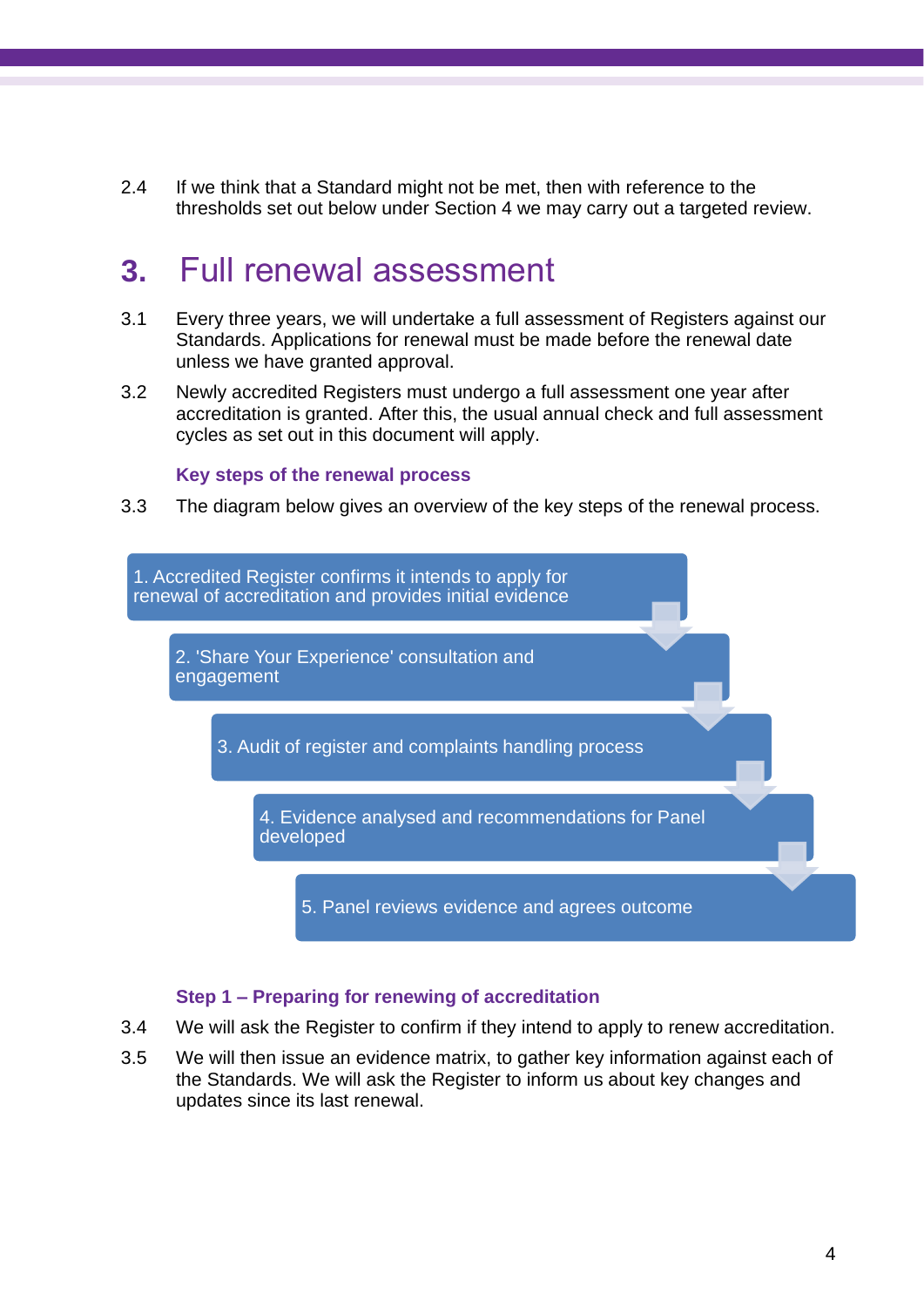#### **Step 2 – 'Share Your Experience' and engagement**

- 3.6 We will publish a 'Share Your Experience' (SYE) invitation. More information about this process is set out in separate guidance on our website.<sup>1</sup> Its purpose is to allow any interested parties to submit views about the Register for us to consider when making decisions about renewing accreditation. We do this by sending an email to stakeholders and by posting on our website. This will run for 28 working days. After the deadline, the team will review the responses and where issues are noted send to the Register for comment, redacting responses where necessary. Responses will only be shared with the Register in full if the sender gives their consent to do so. If consent is not given the team will share themes with the Register.
- 3.7 We may also arrange meetings with interested parties to facilitate understanding of their experience of the Register.

#### **Step 3 – Audit of register, governance and complaints handling process**

- 3.8 We will undertake an audit of information on the published register, to check for accuracy and clarity of information.
- 3.9 We will also audit a sample of registrants' websites where applicable to check whether our Quality Mark is clearly displayed, and whether the information provided about services offered appears to be clear and not misleading.
- 3.10 We will observe a Board meeting and carry out a review of published meeting minutes. We will also check other publicly available sources of information such as Companies House records to assess if our minimum requirements for the Governance Standard (Standard 6) continue to be met.
- 3.11 We will observe a complaint hearing and undertake an audit of the Register's complaints handling processes. This will include a random sample of complaints against registrants. We will specify the number and type of cases. All information provided to us should be redacted so that information about individuals is not identifiable.
- 3.12 The areas we will look at during our audit of complaints will include:
	- Whether processes have been followed
	- Communications with those involved in a complaint
	- Whether our minimum requirements for Standard 5 are met by reviewing how policies and processes are applied in practice.
- 3.13 If there have been significant changes in key personnel or in the register's policies and procedures, we may carry out a site visit or additional interviews as part of the assessment.

#### **Step 4 – Evidence analysis and recommendations for Panel**

3.14 We team will review the initial evidence provided by the Register (Step 1), the information provided through the SYE (Step 2), and the findings of the audits (Step 3) against our Standards.

<sup>1</sup> <https://www.professionalstandards.org.uk/what-we-do/accredited-registers/resources>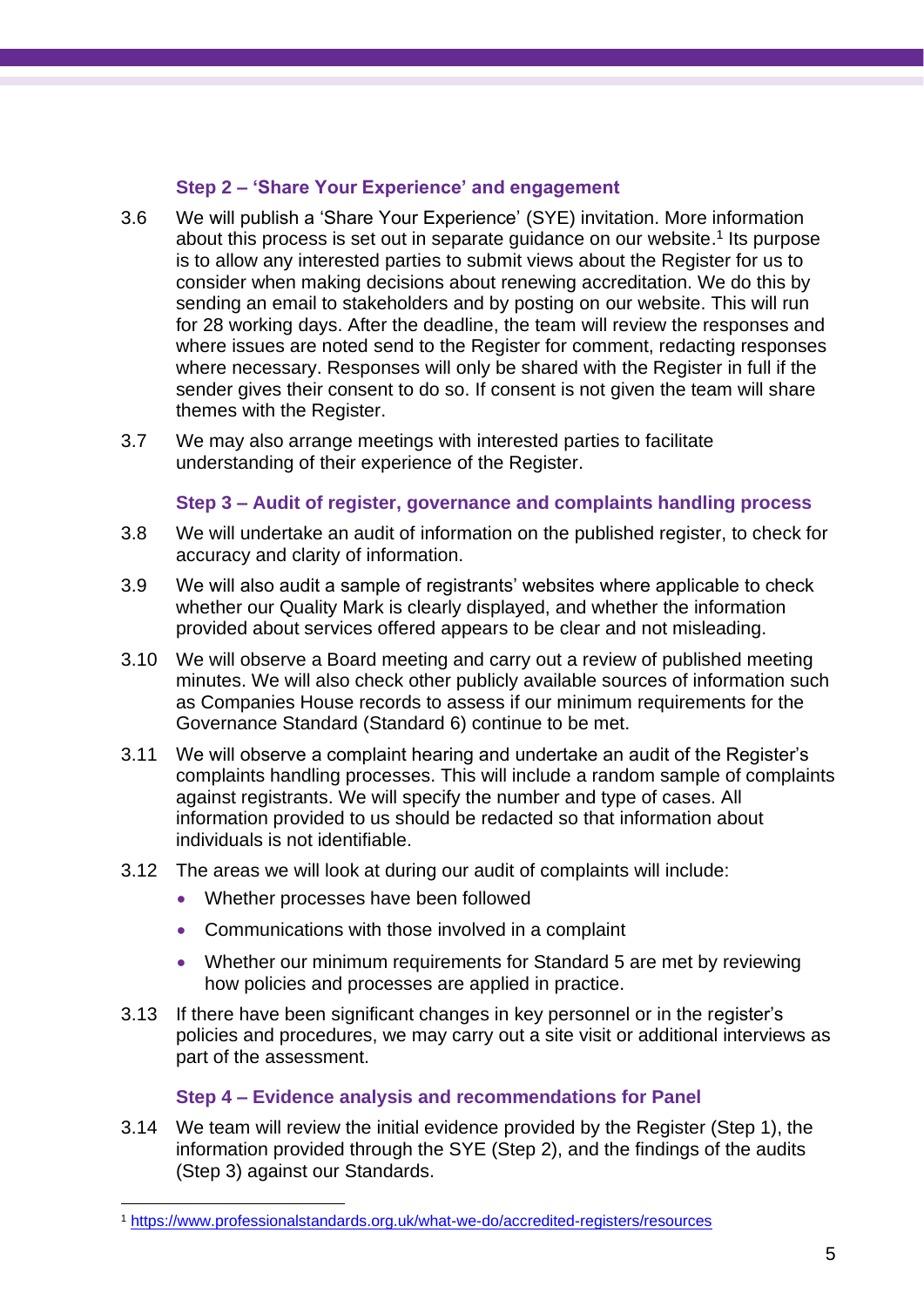- 3.15 We will ask the Register for further information if it is unclear whether a Standard is met. We will allow at least ten working days for a response.
- 3.16 We will then finalise our recommendations against the Standards, for the Panel. We will send the recommendations and the evidence to the Panel five working days before it meets. If any Panel members request further information before the meeting, we will request this from the Register at this point.

#### **Step 5 – Panel reviews evidence and agrees outcome**

- 3.17 The Panel will meet to discuss the evidence and agree whether the Standards have been met. The Panel will usually consist of three members of our staff, to include one member of the Directors' Group.
- 3.18 The potential outcomes of the Panel meeting are provided at Section 5. Once the Panel has reached a decision, the Accreditation team will write a report setting out the outcome, and how the decision has been made.
- 3.19 We will inform the Register of the outcome as soon as possible after the Panel meeting. We will then issue a report of the decision, usually within ten working days of the Panel meeting taking place.
- 3.20 The Register will be asked to review the report for factual accuracy. If the Register wants to appeal the decision, it should notify us of this within ten working days, as set out within our *Appeals Policy*.

### **4. Targeted review**

- 4.1 In some cases, we might need to undertake a targeted review of the Register. This could be triggered by concerns at an annual check, or those raised in-year though our 'Share Your Experience' process.
- 4.2 The threshold for initiating a targeted review will be related to risk. The criteria to be used are:
	- A change which means that one or more of our minimum requirements are no longer likely to be met.
	- An investigation into the Register by another regulatory body, such as the Charity Commission or Office of the Scottish Charities Regulator.
	- Evidence of a new or potential harm arising from the practices of the register or its registrants, which appears to be unmitigated.
- 4.3 The Head of Accreditation will decide whether a targeted review needs to be carried out. If it does, then we will write to the Register to set out the areas where we need further information and how this relates to the Standards. We will give at least ten working days to provide a response.
- 4.4 The Accreditation team will develop its recommendations for a Panel to consider. The Panel will consider a report including these recommendations, and the further information provided by the Register. The Panel will usually consist of three members of our staff, including at least one member of the Directors' Group.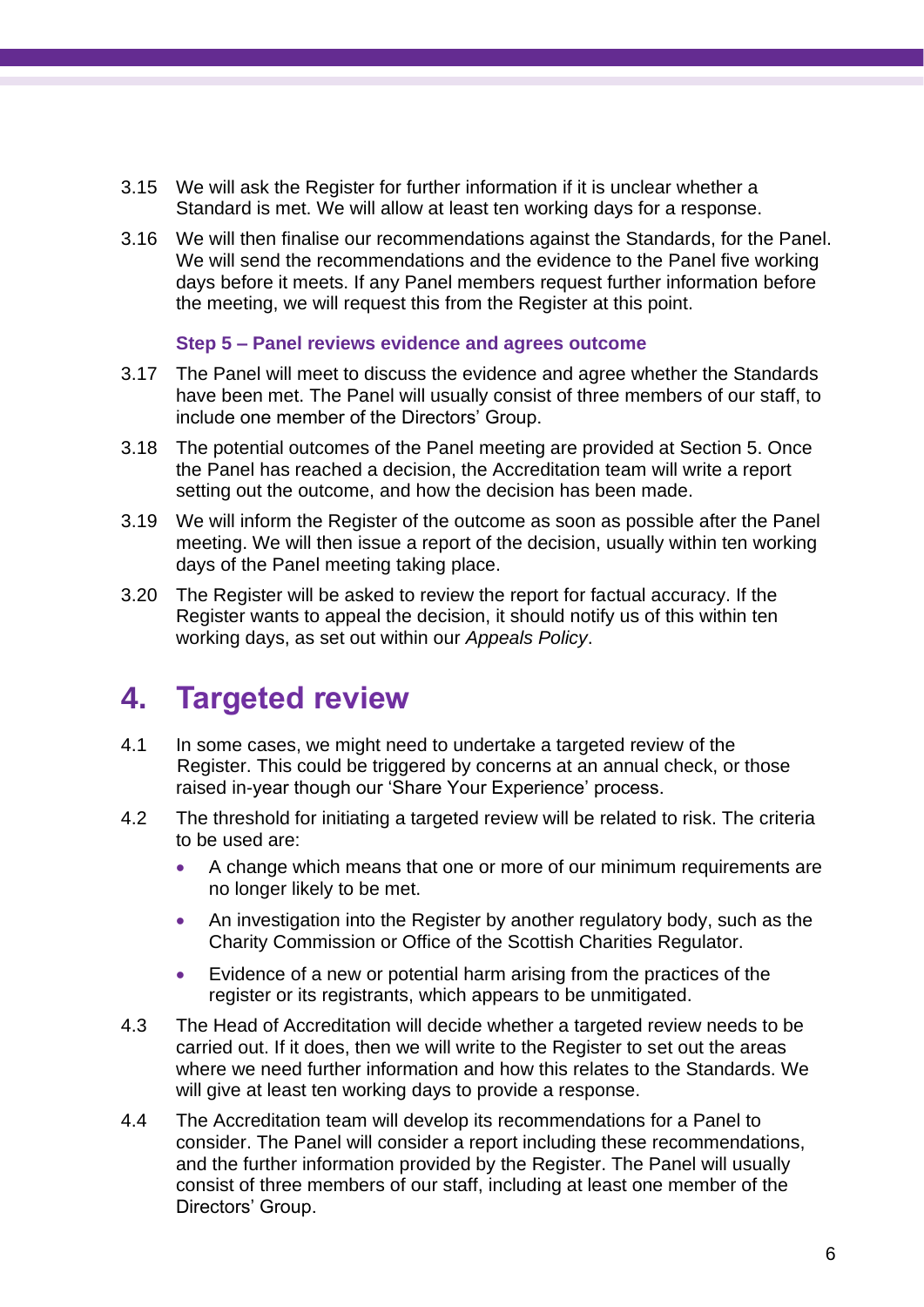- 4.5 The Panel will be asked whether the Standard(s) relevant to the Targeted Review continue to be met. The Panel may issue Recommendations or Conditions. In serious cases, it may consider suspending or withdrawing accreditation.
- 4.6 We will let the Register know the outcome as soon as possible after the Panel meeting. We will then issue a report of the decision, usually within ten working days of the Panel meeting taking place.
- 4.7 The Register will be asked to review the report for factual accuracy. If the Register wants to appeal the decision, it should notify us of this within ten working days, as set out within our *Appeals Policy*.
- 4.8 If any Conditions have been issued, then the date of the next full renewal assessment will usually be the following year.

### **5. Outcomes**

#### **Recommendations**

5.1 We can issue Recommendations during the Annual Accreditation Check, or as part of a Targeted Review or Accreditation Renewal Assessment. Recommendations are issued for areas that would improve practice and enhance the operation of the Register, but which are not minimum requirements.

#### **Conditions**

5.2 Conditions of accreditation can only be issued by an Accreditation Panel ('the Panel'). They are issued when an Accreditation Panel has determined that a Standard has not been met. The Condition sets out the requirements needed for the Register to meet the Standards, within a set timeframe. Conditions are published on the directory of Registers on our website in line with our *Publications Policy*.

#### **Assessment of Conditions**

- 5.3 The Register will be asked to provide evidence of how a Condition has been met, by the deadline it is due. In the first instance, this will be reviewed by the Accreditation Team. The Director of Standards and Policy can confirm whether a Condition has been met.
- 5.4 If there is not enough evidence at this stage to confirm that the Condition has been met, then the decision will be escalated to an Accreditation Panel. The Register will be notified of this decision and given ten working days to provide any further information it would like the Panel to consider.
- <span id="page-6-0"></span>5.5 The Accreditation Panel will then decide whether the Condition has been met. Non-compliance with a Condition may result in suspension or removal of accreditation if the Panel determines that this constitutes a risk to the public and/or may bring the reputation of the accreditation programme into disrepute,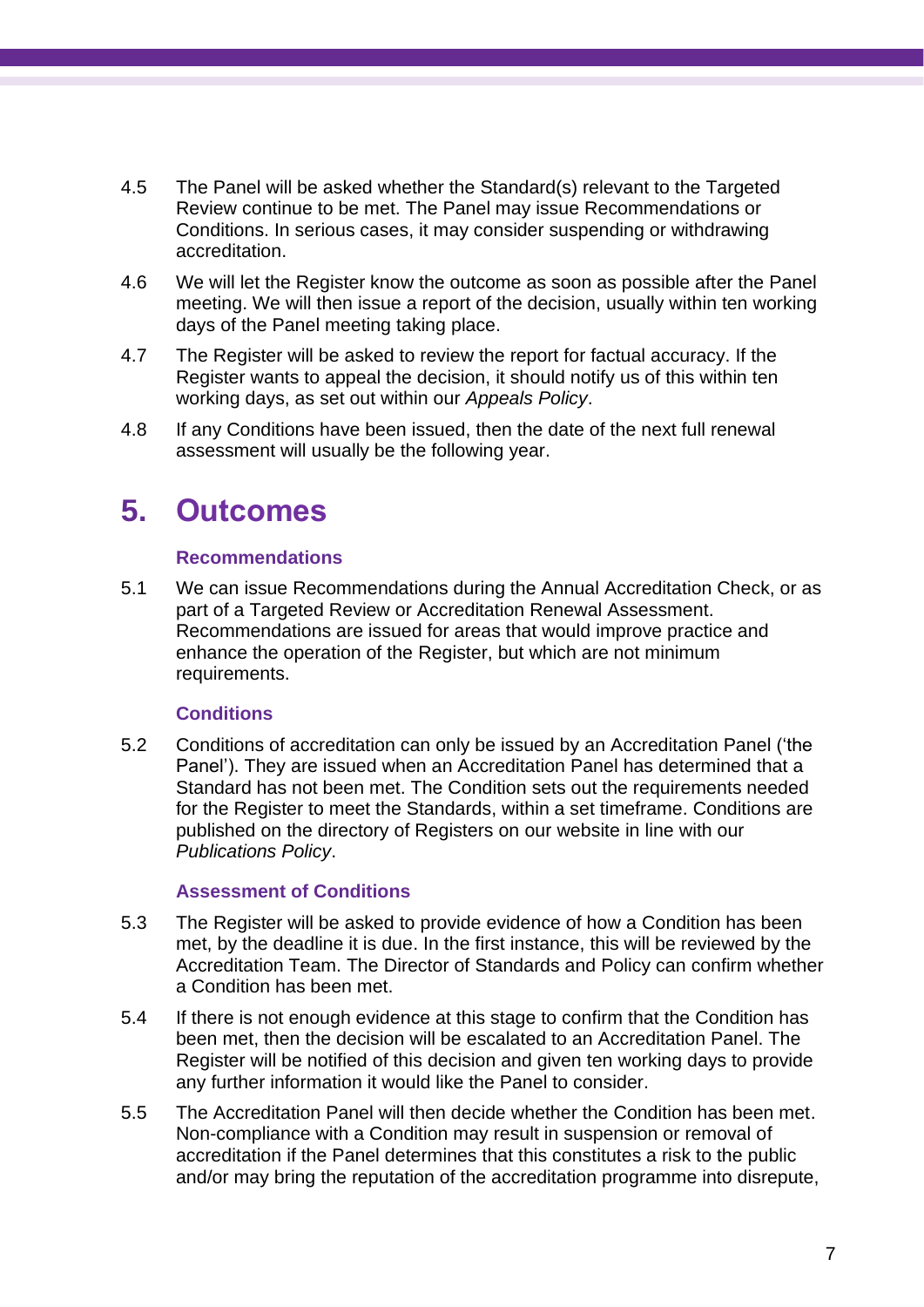and there are no mitigating factors to justify why the Register has not been able to demonstrate compliance within the timeframe.

5.6 If the deadline for the Condition is near to the Register renewing its accreditation (for example, if it was issued at last renewal of accreditation with a twelve-month timeframe), then the Register may be asked to provide evidence of compliance as part of the initial evidence for the Annual Check. If the Register needs the full time period to meet the Condition, then this will be granted. In this case, renewal of accreditation may be delayed for a reasonable period until the Panel has considered the evidence submitted for a Condition.

#### **Suspension of accreditation**

- 5.7 In cases of serious concerns, a Panel may determine that accreditation of a register should be suspended. This is to allow the Register opportunity to address concerns, whilst ensuring transparency that a Register does not meet the Standards of Accreditation. In this situation, a Panel has determined that the concern is so serious that a Condition would not be sufficient to mitigate risk. Examples of this are:
	- a. Where there is an immediate patient safety risk. This could include failure to take action against registrants that are in contravention of its requirements.
	- b. Where a Condition has been found by a Panel not to have been met, without sufficient justification, but where it is considered that the Register should be allowed a final opportunity to address the concern within a set timeframe to avoid accreditation being removed.
	- c. Where the actions by a Register could bring the programme into disrepute. This could include failure to take action against registrants that are in contravention of its requirements, and/or where there are clear breaches of the law.
	- d. Instances of suspected malpractice or dishonesty by the Register where the Register has not provided adequate explanation.
	- e. Where an organisation is unable to fulfil its core duties and requirements for eligibility as an Accredited Register, such as through organisation or financial issues which prevent its operation.
- 5.8 Suspension of accreditation will usually require that the organisation and its registrants remove the Accredited Registers quality mark from promotional materials. This decision will be made on a case-by-case basis and take into account risks to patients and the public as well as impacts on registrants. We will carry out a full impact assessment before making a final decision.
- 5.9 Suspension will be accompanied by one or more Conditions which the Register must address by a set deadline. Once the deadline for a Condition has passed, a Panel will consider as per the process at paragraph [5.5.](#page-6-0) If Conditions have been met, then the Panel will remove suspension unless further significant concerns have been raised. If Conditions have not been met within the timeframe, with no reasonable justification, then withdrawal of accreditation will be considered by the Panel.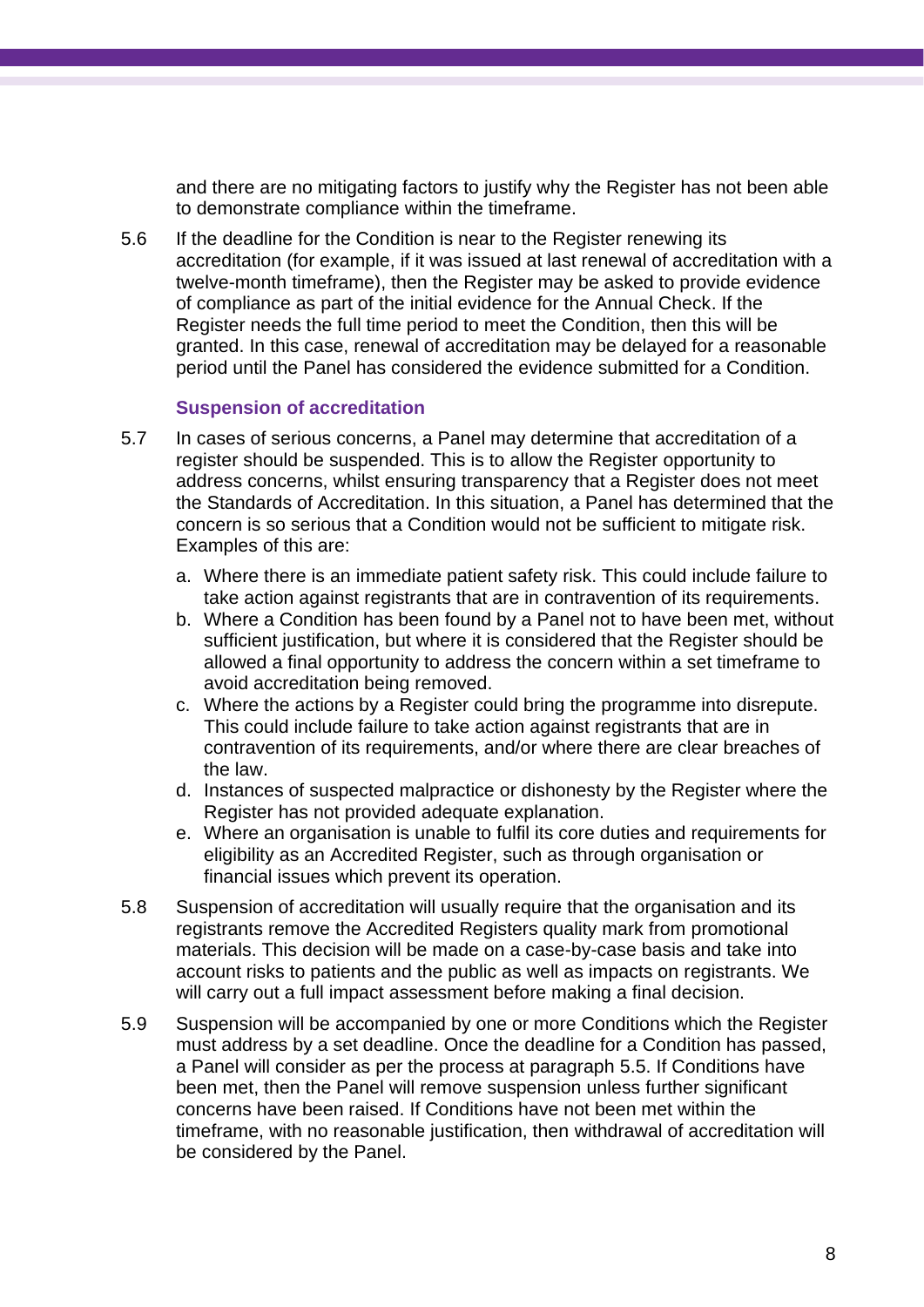#### **Withdrawal of accreditation**

- 5.10 Withdrawing accreditation is a final step, if the Register cannot demonstrate that it meets the Standards. Unless there is significant evidence of malpractice, we will usually only withdraw accreditation after the Register has had the opportunity to address concerns, usually through Conditions.
- 5.11 Circumstances in which concerns may be serious enough to warrant a Panel to consider withdrawal of accreditation without previous Conditions and/or suspension include:
	- a. Clear and proven breaches of law (for example, falsifying of accounts).

b. Evidence of the Register not taking appropriate steps to prevent known harm by its registrants.

c. Where the stated aims and objectives of the Register are in clear contradiction to our stated functions and objectives as set out in the National Health Service Reform and Health Care Professions Act 2002 to protect the public from harm.

d. Where the Register ceases to be a viable organisation.

- 5.12 If concerns such as this arise, they will be set out to the Register in writing. The Register will have opportunity to respond, where possible allowing at least five working days.
- 5.13 A Panel will then meet to consider the evidence. If the Panel finds that the Register does not and cannot continue to meet one or more of the Standards, then accreditation may be removed. The outcome will be communicated to the Register with the Panel's reasons.
- 5.14 The organisation will then have ten working days from receipt of the outcome to inform us whether it will accept or appeal the Panel's decision (see section 6). The outcome will be published on our website, including notification of the Registers' appeal if applicable.

### **6. If you disagree with an accreditation decision**

- 6.1 If you are unhappy with a decision we have made or the level of service we have provided through the Accredited Registers programme, the Accreditation team will be happy to discuss. You can contact the team by email at [accreditationteam@professionalstandards.org.uk,](mailto:accreditationteam@professionalstandards.org.uk) or by telephone on 020 7389 8037.
- 6.2 If the team is unable to resolve your concern, or you would otherwise If you still have a concern, or you would otherwise like your complaint to be considered by someone outside of the Accreditation Team, then you can use our [organisational complaints process.](https://www.professionalstandards.org.uk/about-us/make-a-complaint-about-us)
- 6.3 Decisions that affect accreditation status, such as refusal to grant or renew accreditation, or to impose Conditions or suspend accreditation, can be formally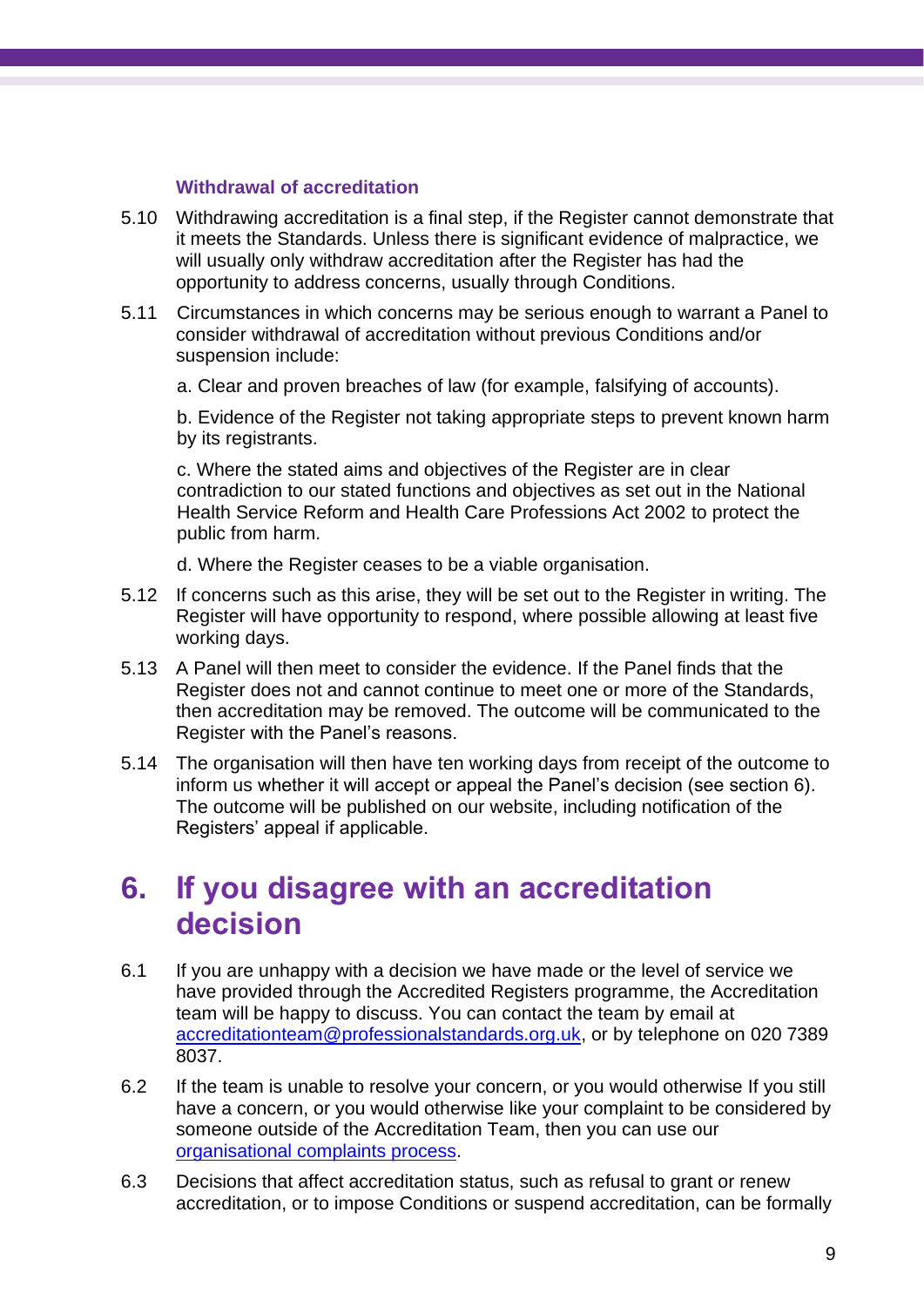appealed by the Register. Appeals must be submitted within ten working days of formal notification of a decision. More information about the process for doing this can be found in our *[Appeals Policy.](https://www.professionalstandards.org.uk/what-we-do/accredited-registers/resources)*

### **7. Oversight of accreditation**

- 7.1 Oversight of the accreditation process is provided by our Scrutiny Committee consisting of three members of our Board. The Scrutiny Committee reports directly to our Board.
- 7.2 This oversight involves the Scrutiny Committee sampling accreditation decisions made by Accreditation Panels, reviewing reports provided by the Accreditation team and observing Accreditation Panel meetings.
- 7.3 The Scrutiny Committee can recommend improvements to the processes employed within the Accredited Registers programme. It will monitor implementation of any recommendations and may require reports from the Accreditation team as part of this process.